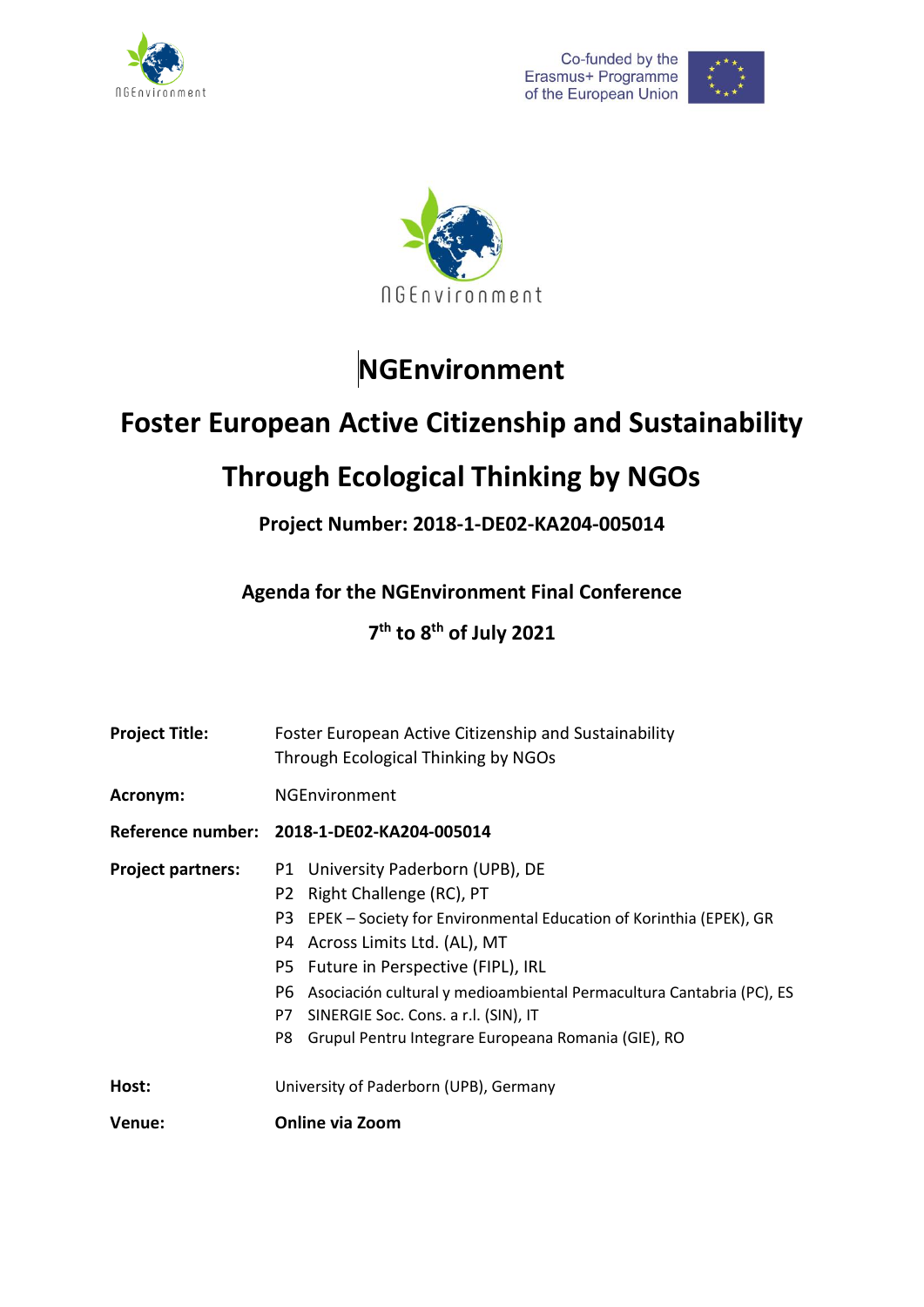



### **Wednesday, 7 th of July 2021**

| 10:00-<br>10:30         | Welcoming the NGEnvironment partners and participants<br>(Marc Beutner - UPB)                                                                                                                                       | <b>UPB</b> |
|-------------------------|---------------------------------------------------------------------------------------------------------------------------------------------------------------------------------------------------------------------|------------|
|                         | Warm welcome<br>п<br>Schedule of the meeting<br>п                                                                                                                                                                   |            |
| 10:30-<br>11:30         | <b>Presentation of the NGEnvironment Project</b><br>(Marc Beutner - UPB)<br>The NGEnvironment project<br>Ξ<br>Rationale, purpose, and aims of the project<br>٠<br>General overview of the Intellectual Outputs<br>٠ | <b>UPB</b> |
| 11:30-<br>12:00         | Coffee / Tea break                                                                                                                                                                                                  |            |
| 12:00-<br>13:00         | <b>IO1: Summary Research Report</b><br>(Marc Beutner - UPB)<br>Idea and aim of IO<br>Ξ<br>Presentation of IO results<br>٠                                                                                           | <b>UPB</b> |
| 13:00-<br>14:00         | Lunch break                                                                                                                                                                                                         |            |
| 13:00-<br>14:00         | IO2: Introduction to Pedagogy for NGO staff<br>(Marc Beutner - UPB, Ana Carneiro - RC)<br>Idea and aim of IO<br>п<br>Presentation of IO results<br>٠                                                                | UPB/RC     |
| 14:00 -<br><i>15:00</i> | IO3: Introduction to Pedagogy for NGO staff<br>(Marc Beutner - UPB, Christos Tsolakos - EPEK)<br>Idea and aim of IO<br>$\blacksquare$<br>Presentation of IO results<br>$\blacksquare$                               | UPB/EPEK   |
| 15:00-<br>16:00         | IO4: Online platform and observatory<br>(Peter Meadley - AL)<br>Idea and aim of IO<br>Е<br>Presentation of IO results<br>п                                                                                          | AL         |
| 16:00-<br>16:30         | Coffee / Tea break                                                                                                                                                                                                  |            |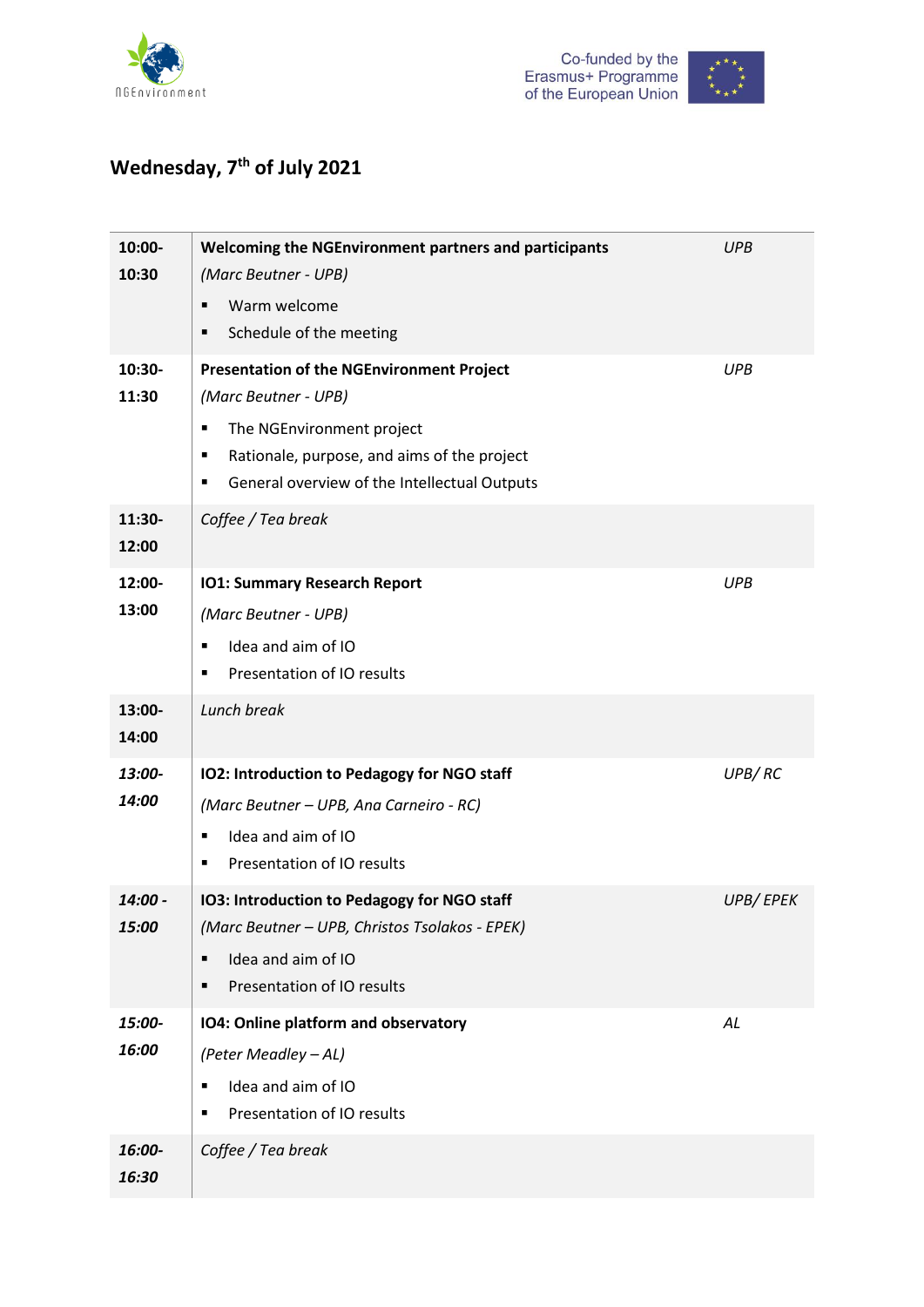



|       | 16:30 -   IO5: Engagement toolkit  |
|-------|------------------------------------|
| 17:30 | $\vert$ (Georgeta Chirlesan – GIE) |

- *(Georgeta Chirleşan – GIE)*
	- **IDEA** and aim of IO
	- **Presentation of IO results**

### **Thursday, 8 th of July 2021**

| 10:00-<br>10:30    | Welcoming the NGEnvironment partners and participants<br>(Marc Beutner - UPB)<br>Warm welcome<br>$\blacksquare$<br>Schedule of the meeting<br>٠ | <b>UPB</b>  |
|--------------------|-------------------------------------------------------------------------------------------------------------------------------------------------|-------------|
| $10:30 -$<br>11:30 | IO6: Audiovisual instructive package<br>(Sarah Keegan - FIPL)<br>Idea and aim of IO<br>$\blacksquare$<br>Presentation of IO results<br>٠        | <b>FIPL</b> |
| 11:30-<br>12:00    | Coffee / Tea break                                                                                                                              |             |
| 12:00-<br>13:00    | <b>107: Survival guide for NGO Founding and Funding</b><br>(Arantxa Aguirre – PC)<br>Idea and aim of IO<br>٠<br>Presentation of IO results<br>٠ | PC          |
| 13:00-<br>14:00    | <b>Lunch Break</b>                                                                                                                              |             |
| 14:00-<br>15:00    | IO8: Policy paper<br>(Federica Lo Cascio - SIN)<br>Idea and aim of IO<br>Ξ<br>Presentation of IO results<br>Ξ                                   | SIN         |
| 15:00-<br>16:00    | <b>109: Laymen report</b><br>(Georgeta Chirleşan - GIE)<br>Idea and aim of IO                                                                   | <b>SIN</b>  |